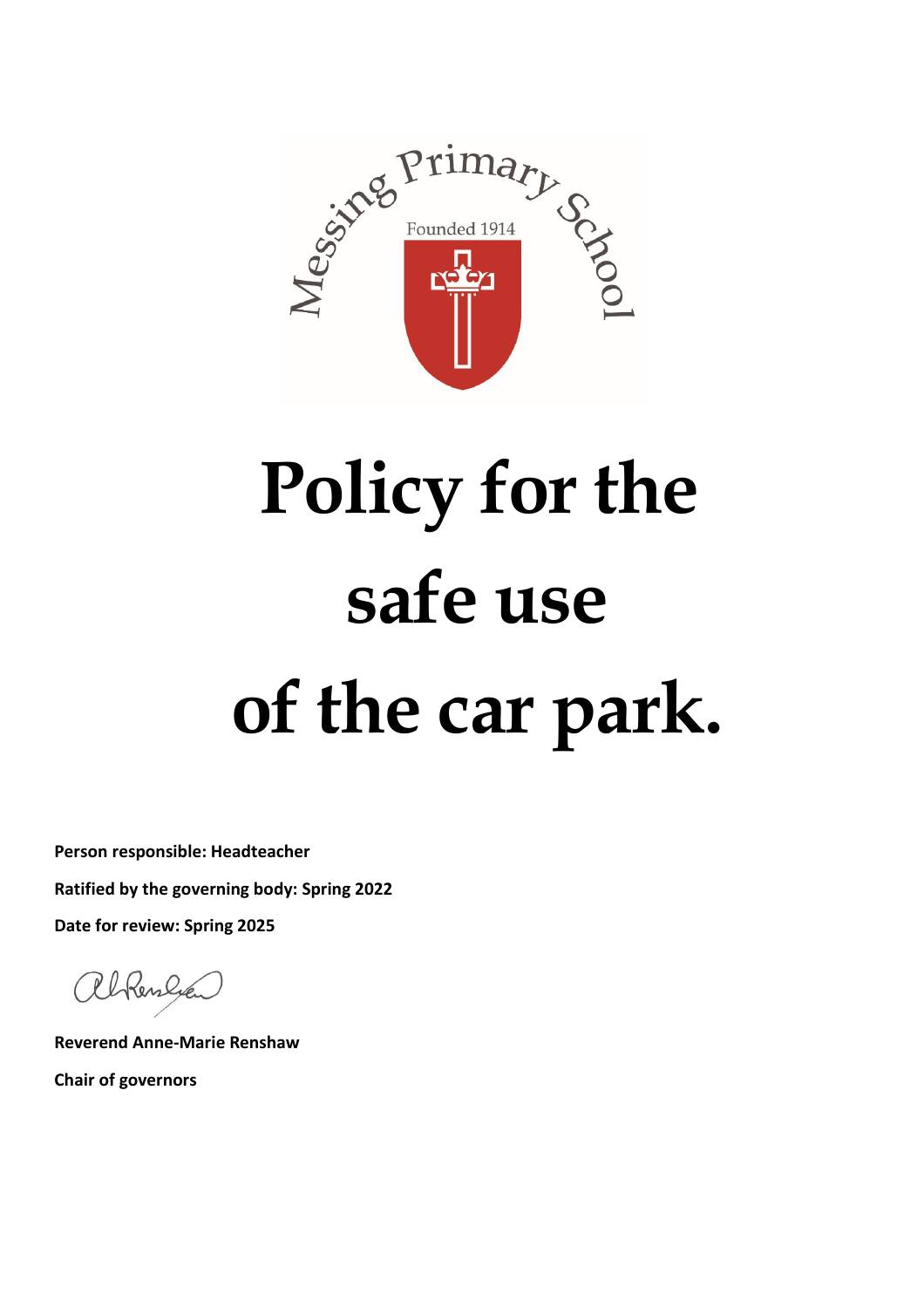The governors of Messing Primary School seek to provide a safe and secure means of access to the school for pupils, staff and visitors by controlling vehicular access to the site and ensuring the school car park is used safely and responsibly.

# **To ensure safe access to school for pupils, staff and visitors the following safety controls apply:**

- A **5 mph** vehicle limit applies throughout the site.
- All drivers must exercise due care and attention when manoeuvring in the car park.
- The 'drop off' area near to the exit must remain clear of parked cars between 8.30 and 9.00 a.m.
- Children must be closely supervised while moving around the car park.
- The car park will be monitored during drop off and pick up by the teachers and Headteacher.
- The access gate to the school playground will be unlocked at 8.35a.m and be closed at 9 a.m. The gate will be unlocked again at 3 p.m and closed at 3.30 p.m Visitors will need to call the school office to be admitted when the gate is locked.
- Users of the school car park do so at their own risk. Messing Primary School will not accept responsibility for damage, accident or loss to vehicles or contents.
- Visitors (such as contractors) requiring access to the car park or other areas of the site should report to the Headteacher for authorization and subsequent escorting onto the car park.

# **To support this policy the school (including the governors) have the following responsibilities:**

- To ensure this policy and its application is monitored, the Headteacher has the discretion to change the pattern of use *or even withdraw the permission to park on the school site* if it is felt that the safety of the pupils, staff or visitors is being compromised. If this policy is consistently ignored a ban to the site may be imposed.
- To provide reinforcement of this policy to the children through whole school assemblies.
- To ensure the paths are kept clear of hazards and ensure all pedestrian gates are open.
- To provide appropriate signage, lighting and line marking.
- To make this policy available to parents, staff and visitors via the school's website.

# **To support this policy parents have the following responsibilities:**

- Parents/Carers are to be aware of safety guidance at all times and to supervise their children closely.
- To follow the car park safety guidelines (Appendix A) and make family and friends aware who may use the car park.
- To be familiar with this policy

*Users of the school car park do so at their own risk. Messing Primary School will not accept responsibility for damage, accident or loss to vehicles or contents.*

**Let's work together to keep our children safe.**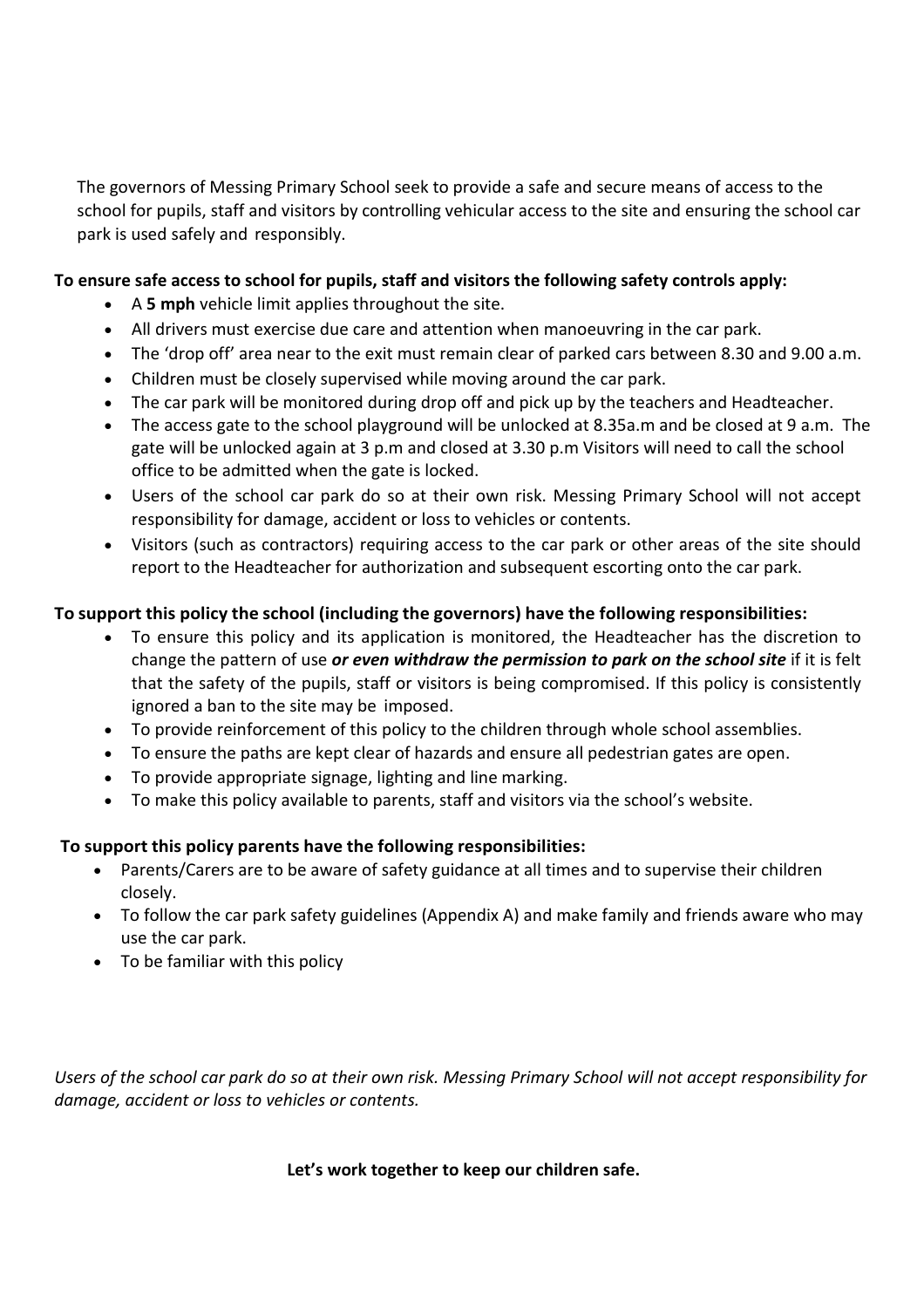#### **Appendix A**

# Our Car Park- Safety Guidelines Thank you for ensuring the safety of our children

- Your speed should be **less than 5mph** in the car park Children can run out at any time
- You **must reverse in to spaces**  it is not safe to drive in and reverse out as you may not see a child or vehicle as clearly
- Children exiting cars at drop off time should use the car door nearest to the school building or be helped by their parent if this is not possible.
- Children will only be brought to your car if you are parked in an allocated parking space.
- The car park is **one way**  the exit gate is nearest to the school building.
- Please **only park in the allocated spaces**  parking elsewhere reduces visibility for all and is not safe.
- When the car park is full, **please avoid parking on the road near either entrance/exit gate** as visibility is reduced for those exiting – use the main New Road instead (Opposite the school leading up to the Maypole restaurant. See map) or circle round as spaces will become available within a very short waiting time.
- **Keep a close eye on your children**-they need to be escorted across the car park at all times. Once brought to you after school, please do not allow them to run around the grassy areas unsupervised as cars are reversing.

#### Parents/children **should not arrive on the site before 8:30 am unless attending Smiley club.**

The access gate to the school playground will be unlocked at 8.35 a.m. and be closed at 9 a.m. The gate will be unlocked again at 3.p.m and closed at 3.30p.m.

Visitors will need call the school during times when the gate is locked.

### **Please share our safety information with family or friends who may also collect your child from Messing Primary – Thank you**

**NO PARKING** in the **red** areas (entrances and exits) or on **any of the grass verges** in the car park area.

Parking at the front of the school causes blind spots for other drivers and is dangerous. If you need to park on the road please use the areas shown in **blue.** For safety, this needs to be a distance from the junction.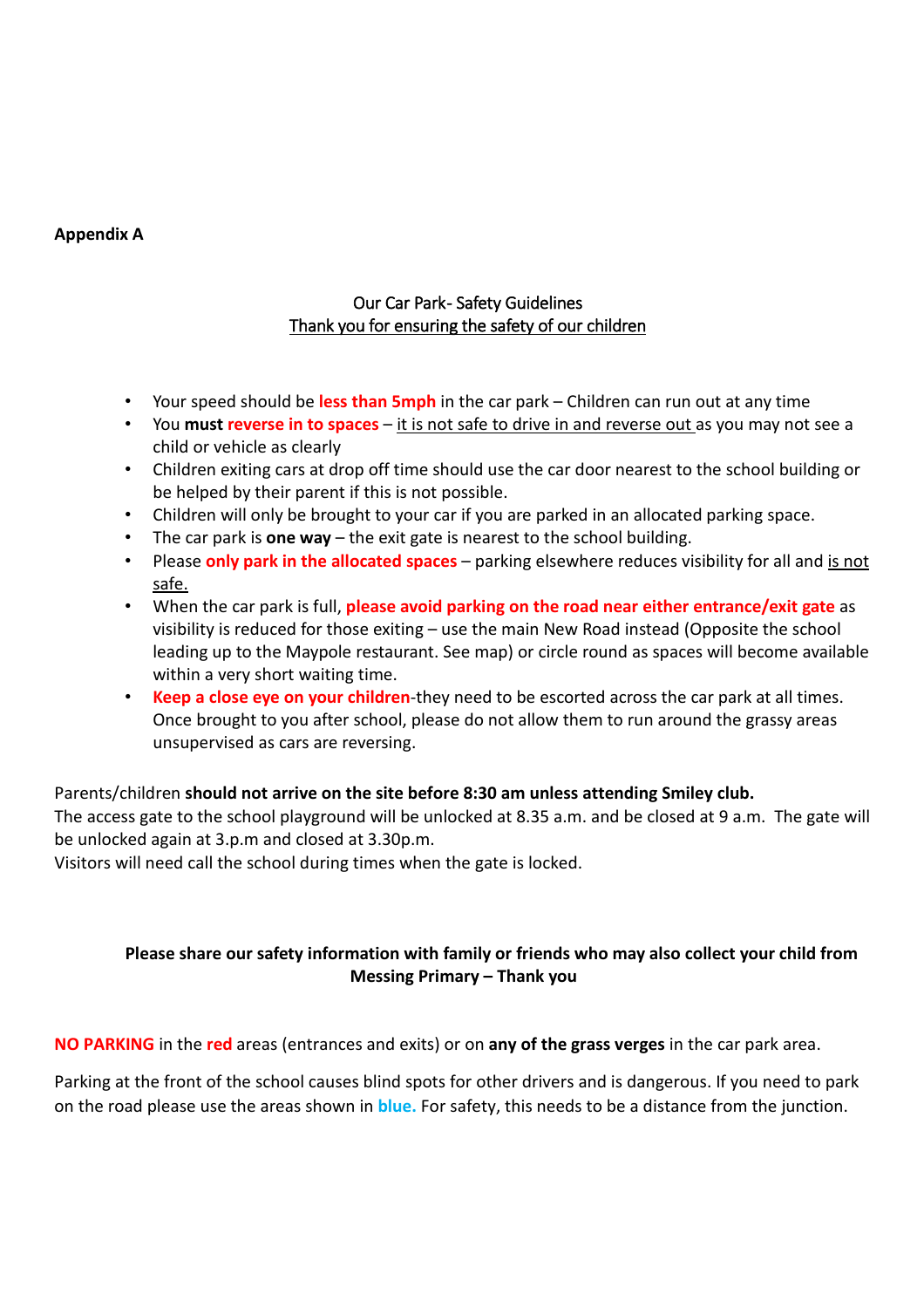

# **Appendix B Current arrangements and timings.**

Where you have the option of parking up (KS1/Reception- Robins/ Wrens and KS2 Owls/Kingfishers **with siblings in Robins or Wrens**) -this is a choice and you may still prefer to drop off.

# **In the morning**

| <b>Owls</b><br>(Year 5/6 Mrs)<br>Eagland's class)                                                   | With siblings in Robin or Wren class. Park up from 8.30.<br>Bring your children to the gate at 8.40.<br>You must accompany your child to the gate. (This is<br>optional and you may still prefer to drop off.) | No siblings in Robin or<br>Wren class.<br>Drop off only at 8.40.<br>Please do not park up. |  |  |
|-----------------------------------------------------------------------------------------------------|----------------------------------------------------------------------------------------------------------------------------------------------------------------------------------------------------------------|--------------------------------------------------------------------------------------------|--|--|
| <b>Kingfishers</b>                                                                                  | With siblings in Robin or Wren class. Park up from 8.30.                                                                                                                                                       | No siblings in Robin or                                                                    |  |  |
| (Year 3/4Mrs)                                                                                       | Bring your children to the gate at 8.40.                                                                                                                                                                       | Wren class.                                                                                |  |  |
| Southgate's class)                                                                                  | You must accompany your child to the gate. (This is                                                                                                                                                            | Drop off only at 8.40.                                                                     |  |  |
|                                                                                                     | optional and you may still prefer to drop off.)                                                                                                                                                                | Please do not park up.                                                                     |  |  |
| <b>Robins</b>                                                                                       | Park up first from 8.50. (This is optional and you may still prefer to drop off.)                                                                                                                              |                                                                                            |  |  |
| (Year 1/2 Miss)                                                                                     | Then bring your child to the class teacher at the gate who will be waiting for you.                                                                                                                            |                                                                                            |  |  |
| Snodgrass' class)                                                                                   |                                                                                                                                                                                                                |                                                                                            |  |  |
| Park up first from 8.50. Then bring your child to the class teacher at the gate who<br><b>Wrens</b> |                                                                                                                                                                                                                |                                                                                            |  |  |
| <b>(Reception class Miss</b><br>will be waiting for you.                                            |                                                                                                                                                                                                                |                                                                                            |  |  |